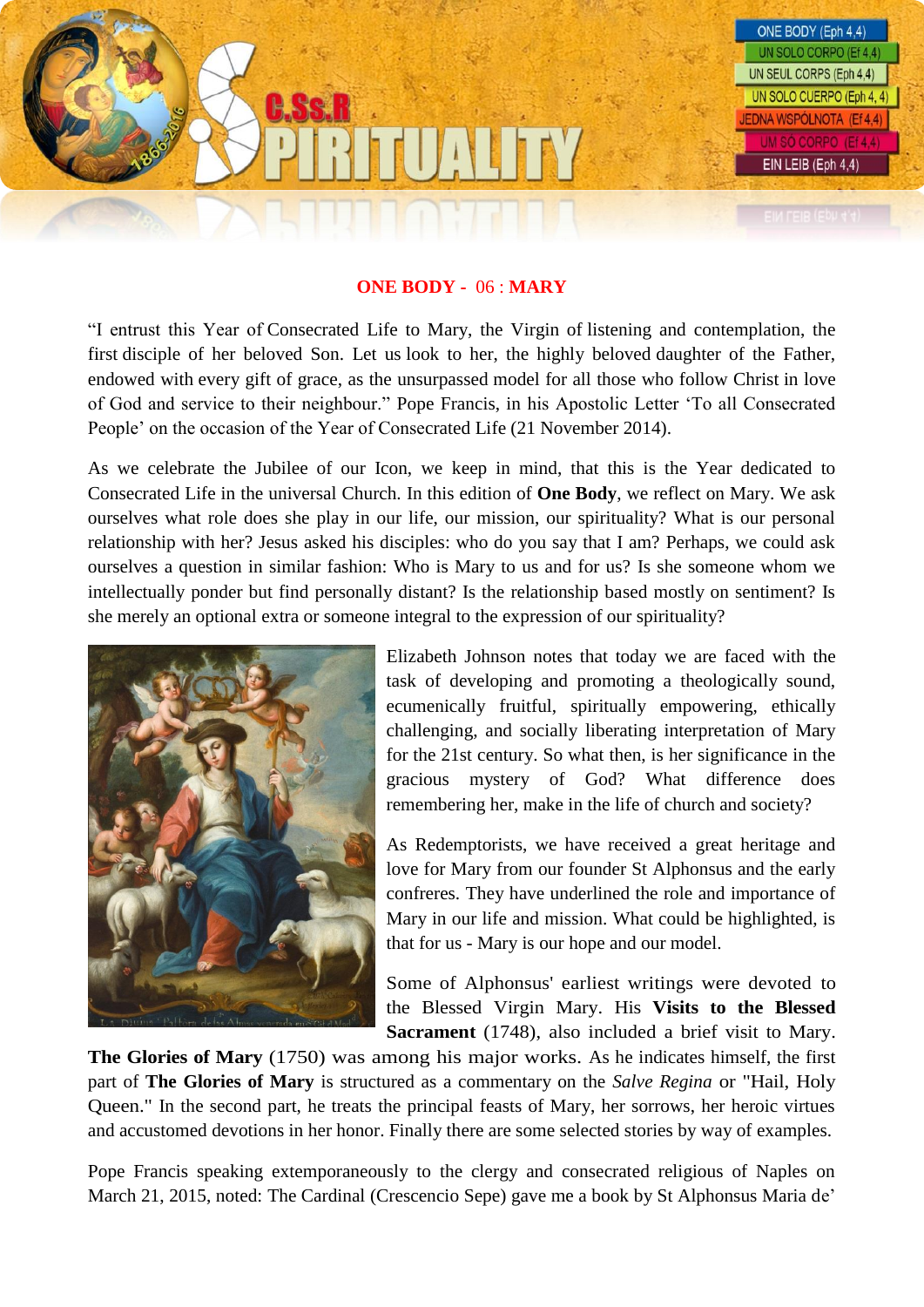Liguori, "**The Glories of Mary**".... In this book, I enjoy reading the stories about Our Lady that are after each of the chapters: in them we see how Our Lady always leads us to Jesus. She is Mother, the centre of Our Lady's being is being Mother, bearing Jesus.

Behind Alphonsus' works, lay a lifetime of personal relationship with Mary. In choosing to base a Mariology on the *Salve Regina,* he made a clear theological option against the Jansenist pessimism about salvation, their elitist attitude toward popular piety, and their individualism. Alphonsus highlights Mary as *Spes Nostra*, Our Hope. The theological core of *The* **Glories of Mary** is found in Alphonsus' frequent assertion that in the Blessed Virgin Mary, God's power meets God's compassion; that Mary not only feels great tenderness toward us but that it is God's will that she also enjoy the power to help us. This is a particularly liberating and hopeful message for the poor since in their experience those who love them can do little for them and those who have the power to help them are not interested in them.

Alphonsus' apostolic genius consisted in his ability to use the popular piety of the poor of eighteenth-century Naples as a way of integrating them more fully into the church's life and of teaching them a more integral spirituality. Alphonsus proclaimed the goodness of God made manifest through the example and witness of Mary, the figure of hope.

# *Your Word is light for my feet*

The Apostolic Exhortation **Vita Consecrata** (1996) presents the Virgin Mary as a *model of consecration and discipleship.* In No 28: Mary in fact is the *sublime example of perfect consecration,* since she belongs completely to God and is totally devoted to him. Consecrated life looks to her as the sublime model of consecration to the Father, union with the Son and openness to the Spirit, in the knowledge that acceptance of the "virginal and humble life" of Christ also means imitation of Mary's way of life.

"Behold your mother!" (*Jn* 19:27): Jesus' words to the disciple "whom he loved" (*Jn* 19:26) are particularly significant for the lives of consecrated persons. Like John, we are called to take the Blessed Virgin Mary to ourselves (cf. *Jn* 19:27), loving her and imitating her in the radical manner which our vocation demands. In return, how do we experience her special motherly love? How do

we see in her - a model and witness? Further, in the words of the *Salve Regina*, how do we experience her as 'our sweetness and our hope'?

## *Before the Icon*

There is a saying: "When a child is afraid, the child runs to the mother. When a child is in danger, the mother runs to the child." A mother who comes to the help of her child who is struck by fear or is in danger is always a reason for support and hope.

The face of the Child Jesus held in his Mother's arms shows him looking above. Through the angels, the will of the Father is revealed to Him. They present the instruments of his passion. In this, Jesus shared in

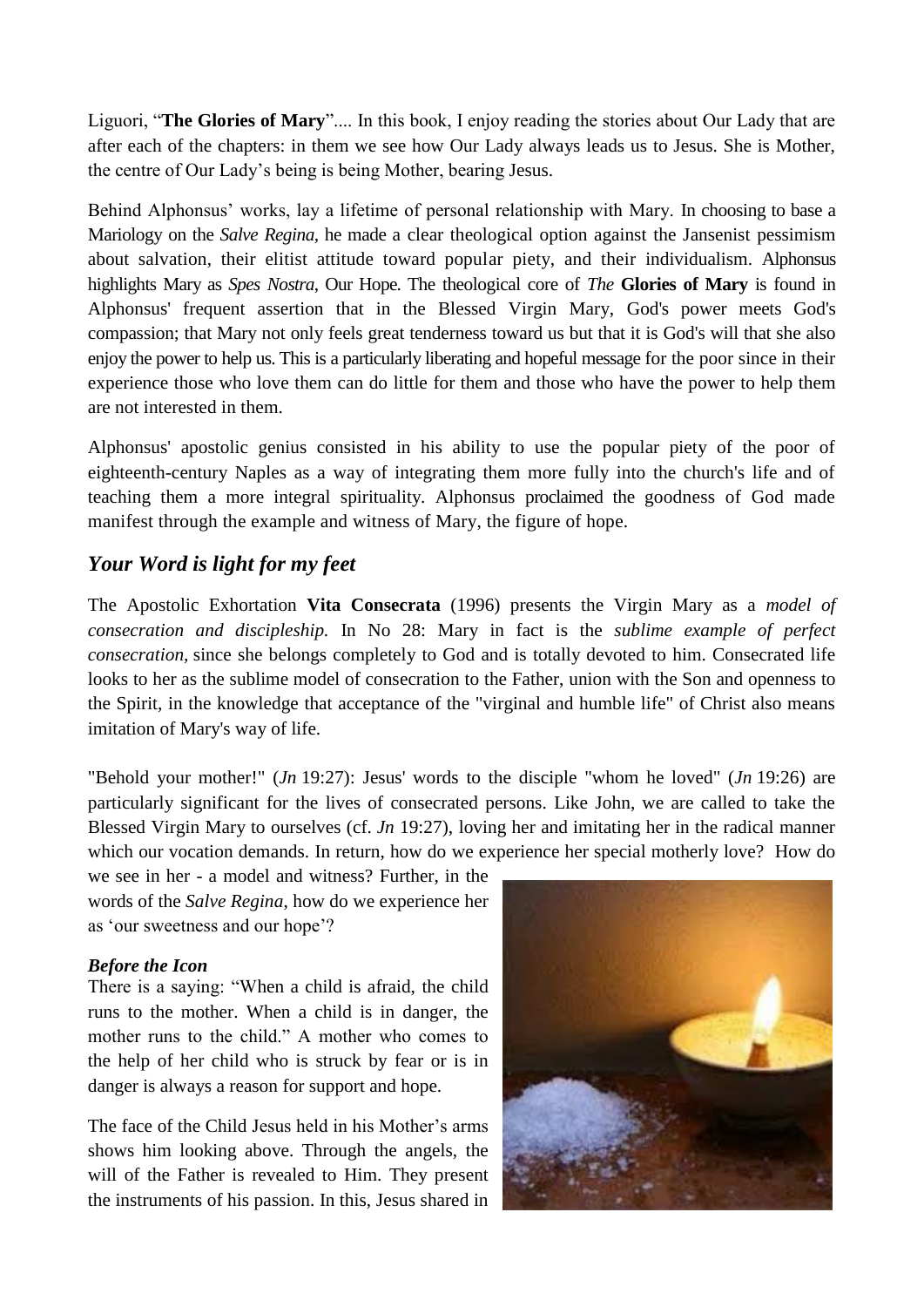our human struggles. His eyes look upwards, into the distance, towards the Heavenly Father, from where the message comes. Jesus is fearful in the face of the vision of the Passion. But he accepts the Father's proposal and seeks help in the arms of His Mother.

Mary chooses to be beside her Son when she sees Him faced with mortal danger. She does not abandon Him but stays with Him, right until the end, when He is on the Cross. Her silent presence is a reason for support and hope. Mary, our Mother of perpetual help is the one in whom we can hope.

## *Drinking from our own well*

Alphonsus gave a strong tradition of Marian devotion to the Redemptorist Congregation. Mary was designated the official patroness of the Institute under the title of the Immaculate Conception. On missions, Redemptorists were never to omit the sermon on the Blessed Virgin Mary. It was to focus on the trust and hope we should have in the protection of our Mother. In their own churches, Redemptorists were always to preach on Saturdays in honor of Mary. The formation of Marian confraternities was an important element in Redemptorist pastoral activity. Alphonsus remained faithful to the praying of the rosary throughout his life. He also applied his considerable musical and artistic skill to propagating devotion to Mary.

One of the images of Mary that Alphonsus owned and venerated was by an unknown artist, entitled "La Divina Pastora" - the Divine Shepherdess. Mary is shown with the child Jesus on her lap. Both of them are in peasant dress wearing straw hats. A shepherd's hut is seen in the background and the child Jesus leans from his mother's lap to play with the sheep. The painting is an eloquent representation of Alphonsus' Marian theology. It was to show Mary was close to the poor and their struggles. And importantly, he wanted to give people a devotional practice which would deepen their radical conversion to Jesus the Redeemer.

Into this tradition, was received the icon of Our Mother of Perpetual Help. This was not an accident but an act of Providence. One could say that Mary, under this title, has found a home in our midst. The Icon and its various elements affirm the charism we have been blessed with and highlight the 'abundance' (copiosa and perpetual) offered to us by the Redeemer, and Mary's intercession.

We are described as "helpers, companions and ministers of Jesus Christ in the great work of redemption"(Const 3). This is most evident in Mary, Mother of the Redeemer, our Mother of Perpetual Help. She is a reassuring sign of support and hope.

## *In conclusion*

One of the most popular hymns composed by St Alphonsus is 'O Bella Mia Speranza'. It speaks of Mary as 'my beautiful hope'. It has been translated into several languages and sung across the world. Given below is an adapted translation of the original Italian hymn prepared by Fr Gerard Campos of the Bangalore Province.